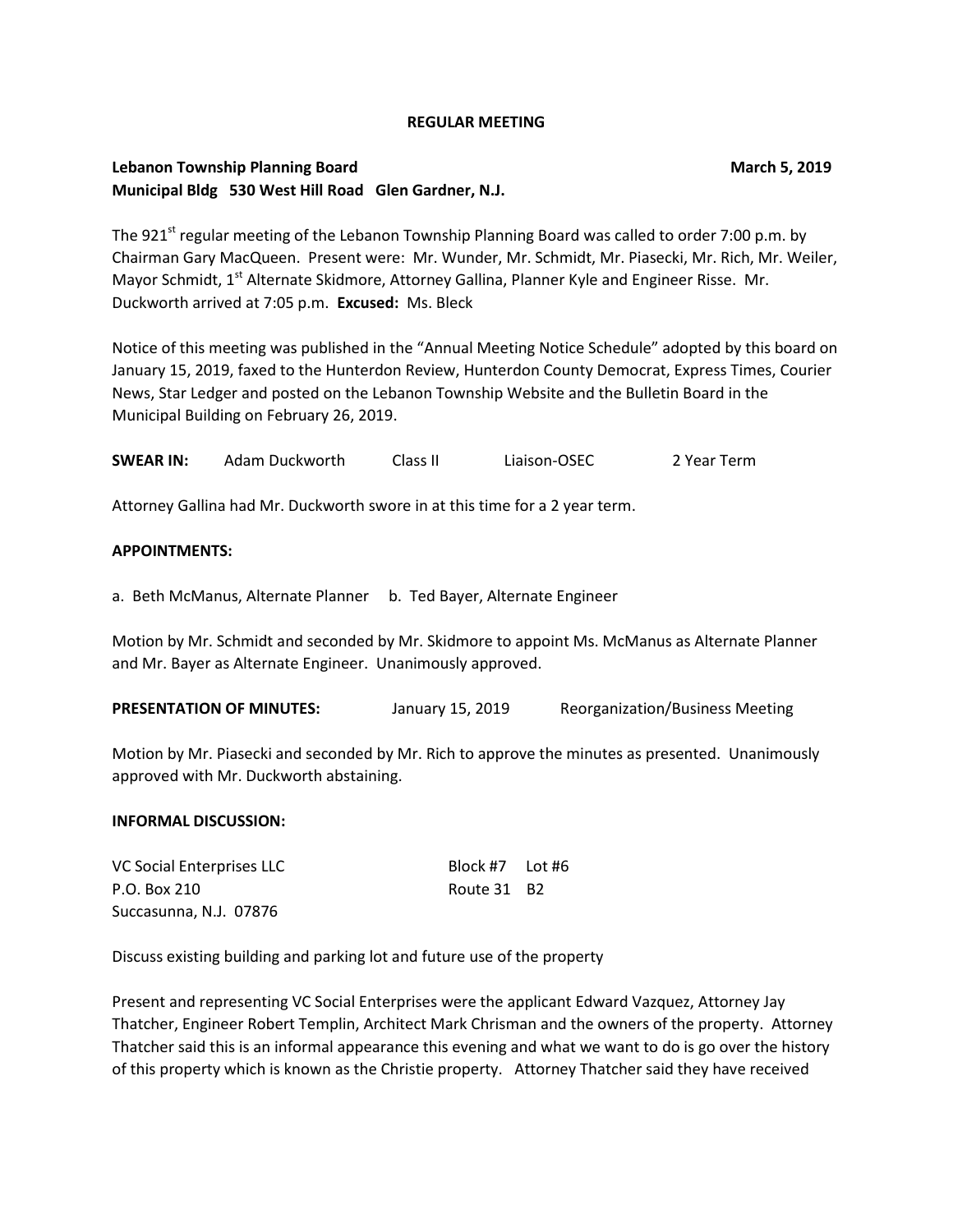correspondence from the board Engineer Steve Risse dated November 15, 2018 which speaks about a series of questions. Attorney Thatcher said they would like to address Engineer Risse's report and to see where we go from there. Chairman MacQueen made a statement that this is just an informal discussion and nothing said by the board is binding and with discussion to see which direction the applicant would like to go. Attorney Thatcher agreed and added that they have brought with them this evening all there professionals, the applicant and the property owners.

Attorney Thatcher said they are not looking to amend the prior Site Plan but to amend the approval that came with the Site Plan. Attorney Thatcher had Mr. Vazquez give testimony on what he has learned about the property since there may be board members who don't know all the history of the property. Mr. Vazquez stated the property started out as the old Stoney Brook which was at the north side of the property. There used to be an old house there where the restaurant started which was up front near the road. The owners then built a pavilion in the back portion of the property so people could eat outside. The restaurant burned down and once everything was cleaned up they moved the restaurant to the back at the pavilion. It then got sold to the Brookside Inn. They got permission to put up a roof up and a porch. The next owner put in windows and they were to get approvals which didn't happen and then it got sold to Christie's. They operated for about 2 and half years. Attorney Thatcher noted that the property changed hands in September of 2005 which was to Christie's Riverside Café & Bar. They were in business from 2005 to 2008.

At this point Attorney Thatcher had Engineer Robert Templin give testimony. Engineer Templin referred to page 1 paragraph 3 of Engineer Risse's letter dated November 15, 2018. In the resolution dated July 18, 1985 the approval legitimized the improvements existing at that time and specifically allowed the erection of a 25' by 80' roof to be constructed on existing piers where previous dining was conducted outdoors on the deck. Condition #6 in the resolution states "If any portion of the roof alteration shall create an enclosed area, then such space cannot be used for any purpose unless they come back to the Planning Board." Engineer Templin said when they come back for their public hearing they will want to get approval for that area. Attorney Thatcher interjected stating that this is not a site plan change, but It's from the site plan resolution approval. Regarding the parking lot, there was an extension of 30'. Engineer Templin said they plan on having 95 parking spaces compared to the original site plan that showed 103 parking spaces. Engineer Templin said about 15-20 of those parking spaces are unusable. Engineer Templin said they have a better site plan and they will reduce the pavement to the south to be more in conformance with the original plan.

On page 2 paragraph 2, it states "it appears that the outdoor dining area was enclosed in violation of the resolution of approval and therefore the space cannot be used for any purpose without amending the site plan approval which we are requesting. Also, there is not record of any approved amendment to the 1985 site plan that would cover this expansion. Engineer Templin said engineer Risse is referring to the southerly side of the parking lot. Engineer Templin said they are looking to remove that area. Engineer Templin referred to paragraph 3, on April 15, 1987 the Hunterdon County Board of Health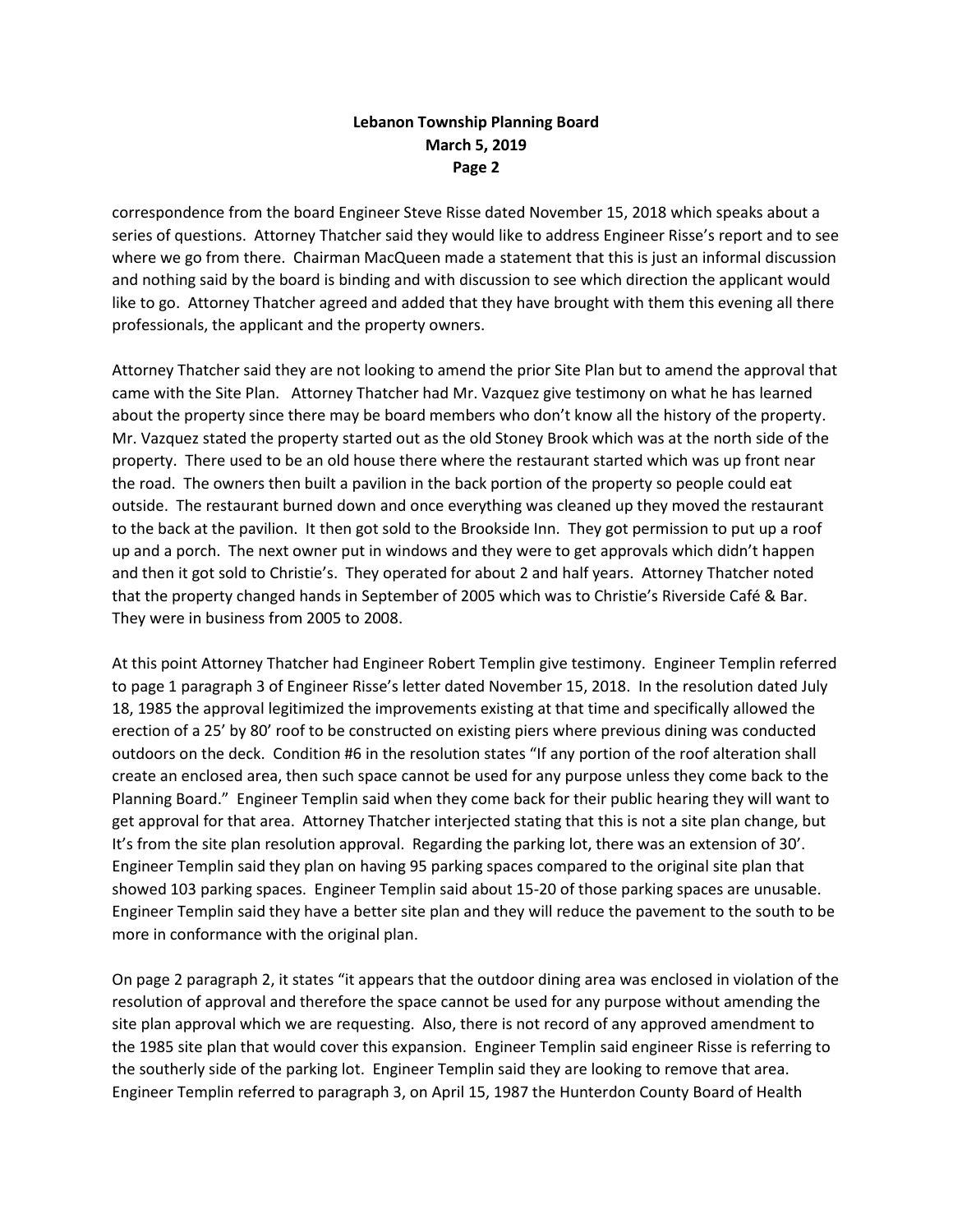issued a notice of violation documenting that sewage was observed breaking out onto the surface of the ground at the far western corner of the parking lot. Engineer Templin said that they do not feel there is any problem with the septic system on site. Engineer Templin referred to the last paragraph which states that on August 1, 1988 the applicant appeared informally before the Planning Board to present a plan that documented a 3 story structure with a parking deck on the first floor and restaurant and retail space on the  $2^{nd}$  and  $3^{rd}$  floors and the applicant did not move forward with this plan.

On page 3 paragraph 3, the applicant filed a Wetlands L.O.I.-Line Verification application with the NJDEP. The L.O.I. was issued on September 17, 1990 and confirmed the presence of wetlands on-site and determined that the wetlands were of exceptional resource value. The applicant applied to NJDEP for an exemption from the Freshwater Wetlands Protection Act and was granted an exemption on May 20, 1991. The exemption was granted because the Site Plan had been approved in 1985 predating the July 1, 1988 expiration of the prior approval exemption clause of the Freshwater Wetlands Protection Act. The exemption states that it becomes null and void if significant changes are made to the approved plan. It defines significant change as something that would require an amended application under the MLUL. Although the Line Verification expired in 1995, wetlands and wetlands transition areas are likely still present on-site. Engineer Templin said they are not looking to change anything that would compromise the approval from NJDEP. That is why they are only looking for an amended approval.

On June 3, 1992 the Zoning Officer issued a notice of violation that included the enclosure of the outdoor dining area in violation of the approved site plan, size of the free standing sign exceeding the ordinance and the parking of outdoor trailer and alternations to the existing parking lot. Per Engineer Risse, there is no record that the applicant corrected these issues under an amended site plan which would be required by the MLUL. On March 30, 2004 the Zoning Officer issued a letter to the new owner concerning the installation of windows within the outdoor dining area. The Zoning Officer conditionally approved the windows subject to the filing of an amended site plan to the Planning Board. The property again changed hands in September 2, 2005. An application was made to the Planning Board by Christie's Riverside Café and Bar. The application was deemed incomplete and the applicant never completed the amended site plan application. At this point, testimony being given by Engineer Templin is unclear because of the noise of the rustling of paper.

Chairman MacQueen asked if the board had any questions of Engineer Templin. Mr. Piasecki said this is a question for Engineer Risse or Planner Kyle and asked how can we restart this application. Engineer Risse said this started as a minor site plan and he didn't feel it was that deminimus and said it would be an amendment to the original site plan to show what is going to stay and what will go. Mr. Piasecki said just from the enclosure that was a big enough change to be a concern of the Planning Board. Engineer Templin said in the original resolution, the concern was if it was enclosed then the dining area would be expanded and then there would be a need for more parking spaces. Engineer Templin stated that he was under the impression that if it were to be used for dining then they would have to come back to the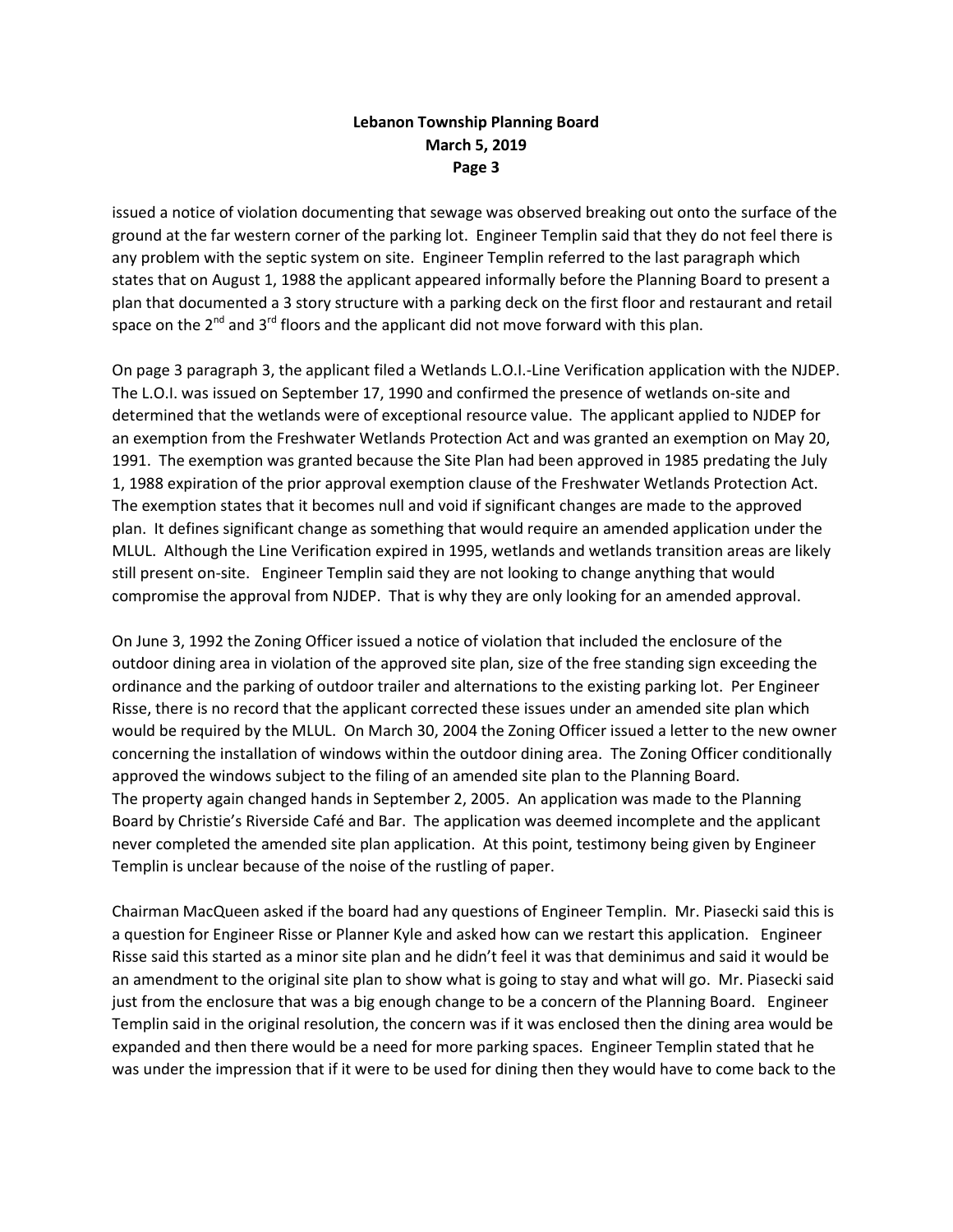board. Mr. Piasecki asked what was the plan now for the use of the enclosed area. Engineer Templin said that the Architect will address it. Mr. Duckworth noted that back in 1985 the original structure was still there. Engineer Templin said no the original structure had burned down. Mr. Duckworth said then this is the primary structure. Engineer Templin said this is the primary structure from 1985. Mr. Duckworth said that from reading thru all the documents, there are wetlands, septic issues, additional impervious coverage, it is less then a mile from the Spruce Run Reservoir and next to a critical river. Also, 33 years have gone by since the Site Plan was originally approved. Mr. Duckworth said it is now 33 years later and a lot has changed and stated that the board needs to take a fresh look at this. On behalf of Mr. Rich, Attorney Gallina will ask the questions. Mr. Rich said this application should be restarted from the beginning will all the existing problems and many discrepancies. Mr. Skidmore asked what exactly is the business that will be going in. Mr. Vazquez said it will be a social club. Mr. Skidmore asked if they will have a liquor license. Mr. Vazquez said no. Mr. Skidmore asked what goes on in a Social Club. Mr. Vazquez said they have parties, special functions, Halloween parties, fund raisers and raise money for cancer patients. Mr. Skidmore asked if they would rent out to the public. Mr. Vazquez said no. Mr. Skidmore said he heard the words that CO's were granted. Mr. Skidmore stated that he would like to see more details. Engineer Templin said there is a whole list of items, but we are not changing anything. The board discussed the issues at hand. Mayor Schmidt questioned that we didn't issue CO's but what they got were CA's. When properties change hands a Continued Certificate of Occupancy (CCO) is issued.

Mr. Weiler asked if there is a certain amount of change that happens, how would you determine when a new site plan is needed. Engineer Risse said you would be amending the site plan to show what is being change/added and what is being eliminated. Engineer Risse said that pavement was added after the original site plan was approved. Engineer Risse went on to say there were other items that are not on the original site plan and should have been brought to the board as an amended site plan. What they can do now is show what is there now as proposed and if there is anything they don't want, then it can be eliminated. This can be done as an amended site plan. Mr. Schmidt asked if the applicant would have to file with the DEP. Engineer Risse said only if they do something that would warrant them to file with DEP. Attorney Gallina said that any approvals would be subject to outside agencies approval if applicable. Planner Kyle said he agreed with Engineer Risse on having the applicant provide an amended site plan. The question was asked about serving food since there is a kitchen. The board was informed that they will be using outside vendors who will supply all the food, there is no plan on having a kitchen. Engineer Risse stated that he has a copy of the original site plan that was approved. Planner Kyle stated that the site plan was a preliminary and final site plan in 1985, then it would an amended preliminary and final site plan now 2019. The board discussed with their professionals what will need to be done to bring the property up to date with the amended preliminary and final site plan. The board continued to discuss the issues at hand.

At this time, Architect Mark Chrisman gave testimony. Mr. Chrisman said he did a walk thru about 2 weeks ago and explained what all they are planning to do. Mr. Chrisman noted that they don't have a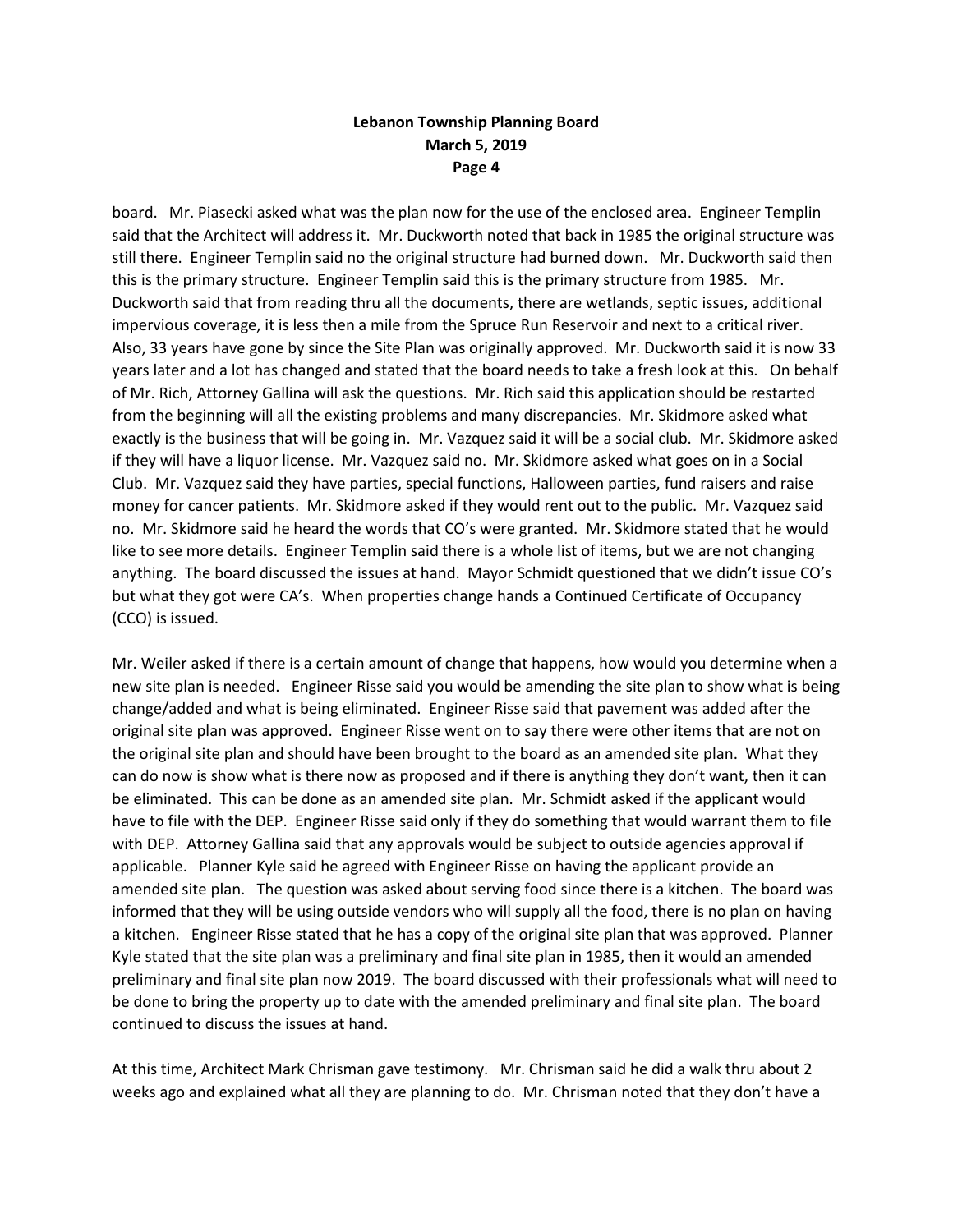signed contract at this point in time. Mr. Duckworth asked what the building capacity was built for, in reference to the septic system. Mr. Chrisman said it wouldn't be any greater than what was allowed as a restaurant. Mr. Duckworth asked if that changes how this would be handled. Planner Kyle asked if there are sprinkler systems in the building. Mr. Chrisman said no and didn't know if there were a requirement for them to have sprinklers. But that he would go thru the BOCA codes and to see what would be required. Mayor Schmidt asked about the square footage for the building and the square footage for the porch area. The building is 5,000 square feet and the porch is 2000 square feet which is 25x80. Planner Kyle said a club or lodge is permitted in the B2 zone. Mayor Schmidt said the main area in the building is 5000 square feet and 95 parking spaces and 225 tables & chairs. Mayor Schmidt asked about the Hi-Boys. The Hi-boys are pub tables & chairs per Mr. Chrisman.

Chairman MacQueen asked Attorney Thatcher if he had anything else to add. Attorney Thatcher said they are not really changing anything, they are planning to reduce the size of the parking area and deal with the enclosed porch situation. Planner Kyle asked if they object to the classification of the site plan or do you feel you shouldn't have to come back to the board at all for site plan approval, Attorney Thatcher doesn't have a problem calling it an amended site plan. Attorney Thatcher said they plan on cleaning up the site that the Township would be proud of. Chairman MacQueen told Engineer Risse that he did a great job on his letter regarding this application and wants to see a full site plan but if Engineer Risse feels they can do an amended site plan and that would take care of the issue. Engineer Risse said anything that was added to the site after the approval of 1985 needs to be addressed. During the discussion, it was pointed out that the Fire Official will be doing an inspection, along with any building codes that need to be addressed.

When opened to the public, the following people addressed the board, Janelle Braun-Shanahan & Kevin Shanahan owners of the property in question. Planner Kyle said they are responsible for the mess that is there now. Chairman MacQueen asked if the covered area would still be used for dining. Attorney Thatcher said they will be filing an amended Site Plan addressing what has taken place since the 1985 approval as follows: modification to the porch, signage, lighting, fire issues, expansion of parking lot and any BOCA codes that need to be addressed.

### **NEW BUSINESS:**

**Home Occupation request** - Ord. #400-49 Continuation of Use - Planning Board Review

The board reviewed the request. Ms. Glashoff will inform the Zoning Officer that the Home Occupation request was found to be in order for him to sign off.

### **ITEMS FOR DISCUSSION:**

a. **Wastewater Management Plan Draft (from Highlands Council) – Engineer Risse**